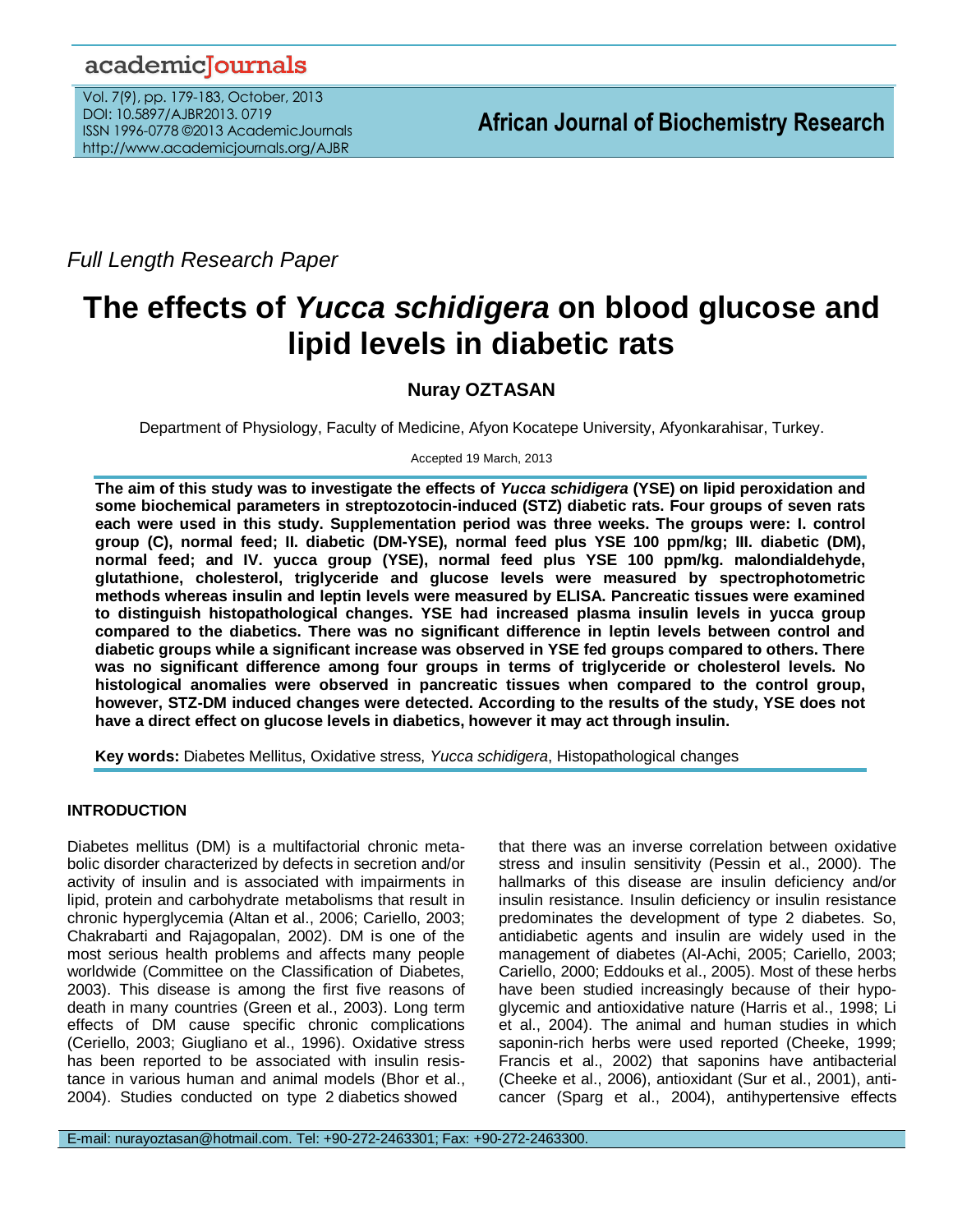(Bingham et al., 1978), and have a role in decreasing blood cholesterol (Rao and Kendall, 1986; Southon et al., 1988) and glucose levels (Sparg et al., 2004). Although there is a vast amount of literature indicating hypocholesterolemic, antiinflammatory and antibacterial effects of *Yucca schidigera* extract (YSE), none of them investigated the interaction between yucca (Yc) and hormones such as leptin and insulin that play active role in energy metabolism of diabetics.

Also leptin hormone is closely related with neuro endocrine functions (Casanueva et al., 1999). Data obtained in many studies showed that leptin is reduced basal and glucose stimulated insulin secretion. This suggests that leptin is generating a negative feedback on insulin secretion (Andrews, 1998); which appears to be dose-dependent. The present study was structured as a preparatory work in order to establish the effects of YSE on blood glucose, insulin, leptin and some biochemical parameters of diabetic rats.

#### **MATERIALS AND METHODS**

#### **Experimental design**

Twenty eight (28) rats (Sprague-Dawley strain with a body weight of 200 to 225 g), fed with standard laboratory chow and water, were used in the study. The study was carried out at the experimental animals laboratory under the control of the Animal Ethics Committee of Afyon Kocatepe University. They were randomly divided into four groups (seven rats per group) and placed in separate cages during the study. The rats which were given yucca extract were placed individually in separate cages and were restricted to consume the same amount of saponin. All animals were fasted overnight. The fasting blood glucose levels were measured at 8 am in all groups. Streptozocin (60 mg/kg dose STZ), an experimental diabetogenic substance, was dissolved in 0.9% cold saline and administered intraperitoneally to the animals in the experimental groups. The fasting blood glucose levels were measured again after two days in those groups. Streptozocin administration resulted in high levels (239.2  $\pm$  41.97 mg/dl) of blood glucose after two days. All animals in the experimental groups were evaluated as experimental streptozocin-induced Diabetes mellitus.

The groups were as follows: Group I: control group (C), (received only the chow); group II: diabetic + yucca (DM-YSE), (100 ppm/kg *Y. schidigera* extract added to the chow); group III: diabetic (DM) (received only the chow); group IV: yucca group (YSE), (100 ppm/kg *Y. schidigera* extract added to the chow). All the four groups were fed on the same hour with the same amount of feed once per day. As the yucca extract was in powder form and it could be mixed up in the feed, all of their feed was powdered in the beginning. The animals which have been given yucca were placed individually to separate cages and 100 ppm/kg yucca extract were added to the standard rat feed. The only difference between the yucca groups and the others was the additional yucca extract in their feed. Yucca extract was purchased by ordering from the USA as ready to use. Supplementation period was three weeks.

#### **Plant material**

*Y. schidigera* extract (Sarsaponin 30® includes > 8% steroidal saponin), incorporated in the trial rations of the study as source of saponin, were provided from Desert King Int. (San Diego, CA, USA).

#### **Biochemical measurements**

A drop of blood taken from the tails of rats were used to determine blood glucose levels with Accu-check test strips (Bayer, Germany). The measurement was checked once in two days intervals. At the end of treatments, blood samples were collected before morning feeding from all the rats after the animals were fasted overnight and they were sacrificed by anesthetizing with a combination of ketamine and xylazine HCl (ketalar, 20 mg/kg, i.p.). Blood samples were taken from the heart into tubes with heparin and plasma was obtained by centrifugation at 3000 rpm (+4˚C) for 10 min.

Malondialdehyde (MDA), cholesterol, triglyceride, glucose, insulin and leptin levels were determined from the blood samples. MDA was estimated according to the Draper and Hardley method (Draper and Hardley, 1990). Plasma leptin concentration and plasma insulin levels were determined by using commercially available rat/mouse insulin ELISA kit (Linco). The levels of triglycerides and total cholesterol were measured by commercially available assay kits (TECO Diagnostics, CA, USA) by using Shimadzu UV-1601 spectrophotometer.

#### **Histopathological findings**

Directly after decapitation, pancreatic tissue samples of the rats were fixed in 10% neutral formal. Routine histological analysis of the tissues was performed. The paraffin-embedded tissue samples were sectioned at  $5 \mu$  and scrutinized under light microscope (Nikon Eclipse E600).

#### **Statistical analyses**

Statistical analyses of data from the experiment were analyzed with SPSS statistical software (SPSS for Windows; release 10.0.1 standard version) using Duncan's test*.*

### **RESULTS**

In this study, we found that glucose levels increased significantly (p<0.001) in the diabetic groups (II and III) compared to the control group (I). Also, plasma insulin levels increased significantly, particularly in the yucca group (IV) when compared to DM-YSE (II) and DM (III) groups (p<0.05) and this was statistically important. There was a significant increment in MDA levels in DM-YSE (II) and DM (III) groups compared to the control group (I) (p<0.001), whereas MDA levels decreased in yucca group (IV) compared to the control group (I). No significant difference in terms of leptin levels were detected between the DM-YSE group (II) and the control group (I) (p>0.05), while it was significantly higher in the yucca group (IV) than the other groups (II, III) (p<0.001). It was also found that cholesterol and triglyceride levels increased significantly in the DM group (III) compared to the yucca group (IV) (p>0.05), however, there was a significant decrease in plasma total cholesterol and triglyceride levels (p>0.05) in the yucca group (IV) compared to the control group (I) (Table 1).

The results of the examination of tissues from all groups are given in Figure a, b, c and d. We observed histological features belonging to pancreatic tissue in the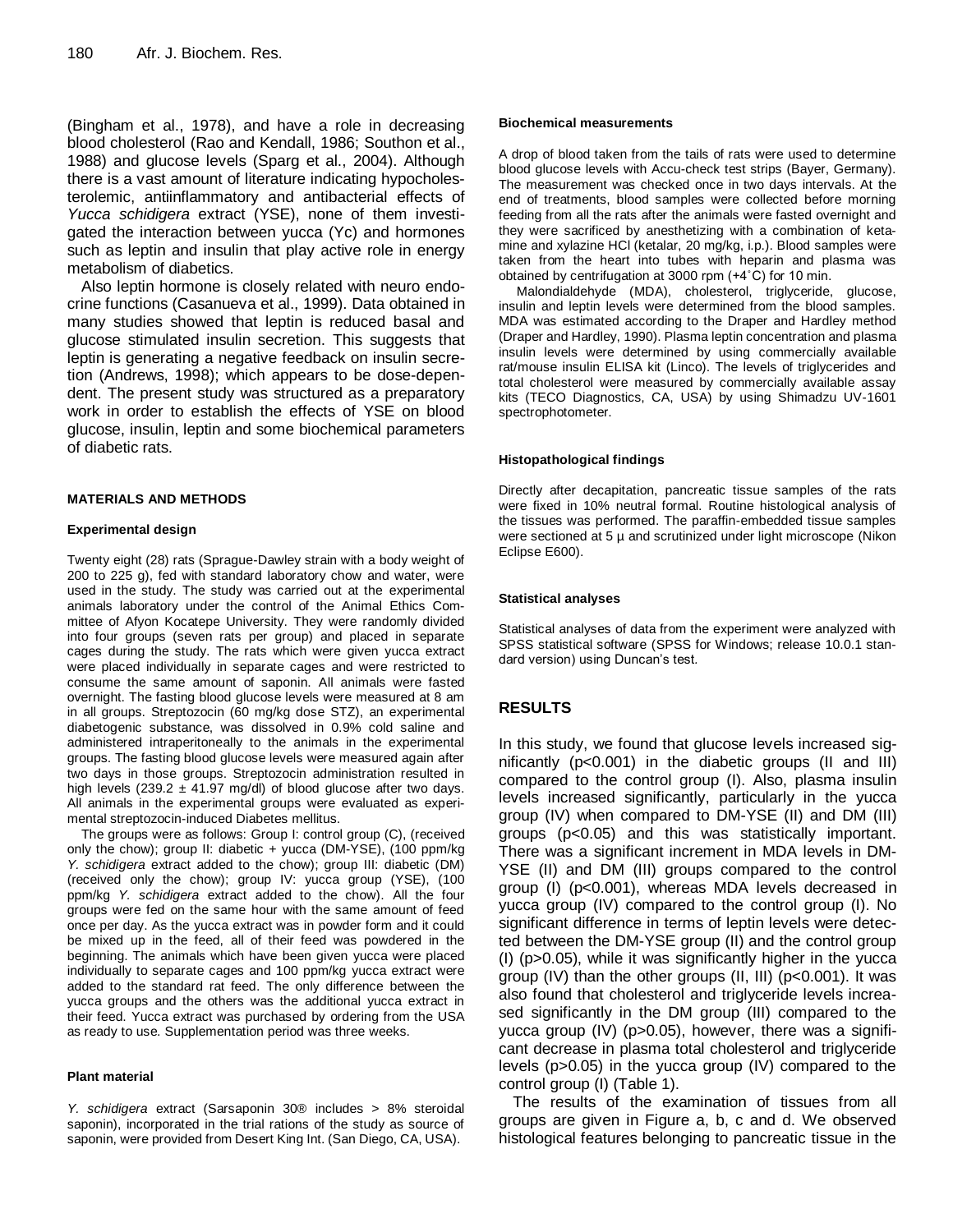| <b>Parameter</b>     | C ( $\overline{X}$ ±SE) | DM-YSE $(X \pm SE)$ | DM $(\overline{X} \pm SE)$ | <b>YSE</b>        | Statistical significance ( $\overline{X}$ ±SE) |
|----------------------|-------------------------|---------------------|----------------------------|-------------------|------------------------------------------------|
| Glucose (mg/dl)      | 124.66±3.63*            | 248.57±25.28*       | 479±28.98                  | 66.85±2.72 *      | *: II,III-I ( $p<0.001$ )                      |
| Insulin (ng/ml)      | $0.29 \pm 0.02^*$       | $0.27 \pm 0.01$ *   | $0.23 \pm 0.01$            | $0.35 \pm 0.03^*$ | *: IV-II,III ( $p<0.05$ )                      |
| MDA(nmol/ml)         | $2.99 \pm 0.10^*$       | $3.89 \pm 0.17^*$   | $4.57 \pm 0.31$            | $2.70 \pm 0.07^*$ | *: II,III-I ( $p<0.001$ )                      |
| Leptin (ng/ml)       | $0.69 \pm 0.48^*$       | $0.86 \pm 0.24*$    | $0.58 \pm 0.13$            | $1.44 \pm 0.30^*$ | *: IV-other groups $(p<0.001)$                 |
| Cholesterol (mg/dl)  | $56.84 \pm 2.62$        | $51.66 \pm 2.18$    | 65.48±3.79                 | $47.37 \pm 2.60$  | No significant difference                      |
| Trigliseride (mg/dl) | 59.79±3.74              | $55.81 \pm 3.25$    | 70.41±3.68                 | $42.04 \pm 4.45$  | No significant difference                      |

**Table 1.** Levels of biochemical parameters in all studied groups.

Values are shown mean± S.E. Values with different letters show statistically significant (\*p<0.05). C, Control group; DM-YSE, diabet+yucca group; DM, diabet group; YSE, yucca group.



Figure 1. Histopathological changes in pancreatic tissues of experimental groups. a) Control group (C). b) Diabet+Yucca Group (DM-Yc). c) Diabet group (DM). d) Yucca group (Yc) (Nikon Eclipse HEX600).

control group. Pancreatic acinar cells were found in abundance, while zymogen granules in their structure could be clearly distinguished. The islets of langerhans were scattered throughout the pancreas. Yc group presented the same histological features as the control group. No remarkable histological abnormalities in acinar cell structure of DM group were observed. It was detected that although islets of langerhans were not present in DM- YSE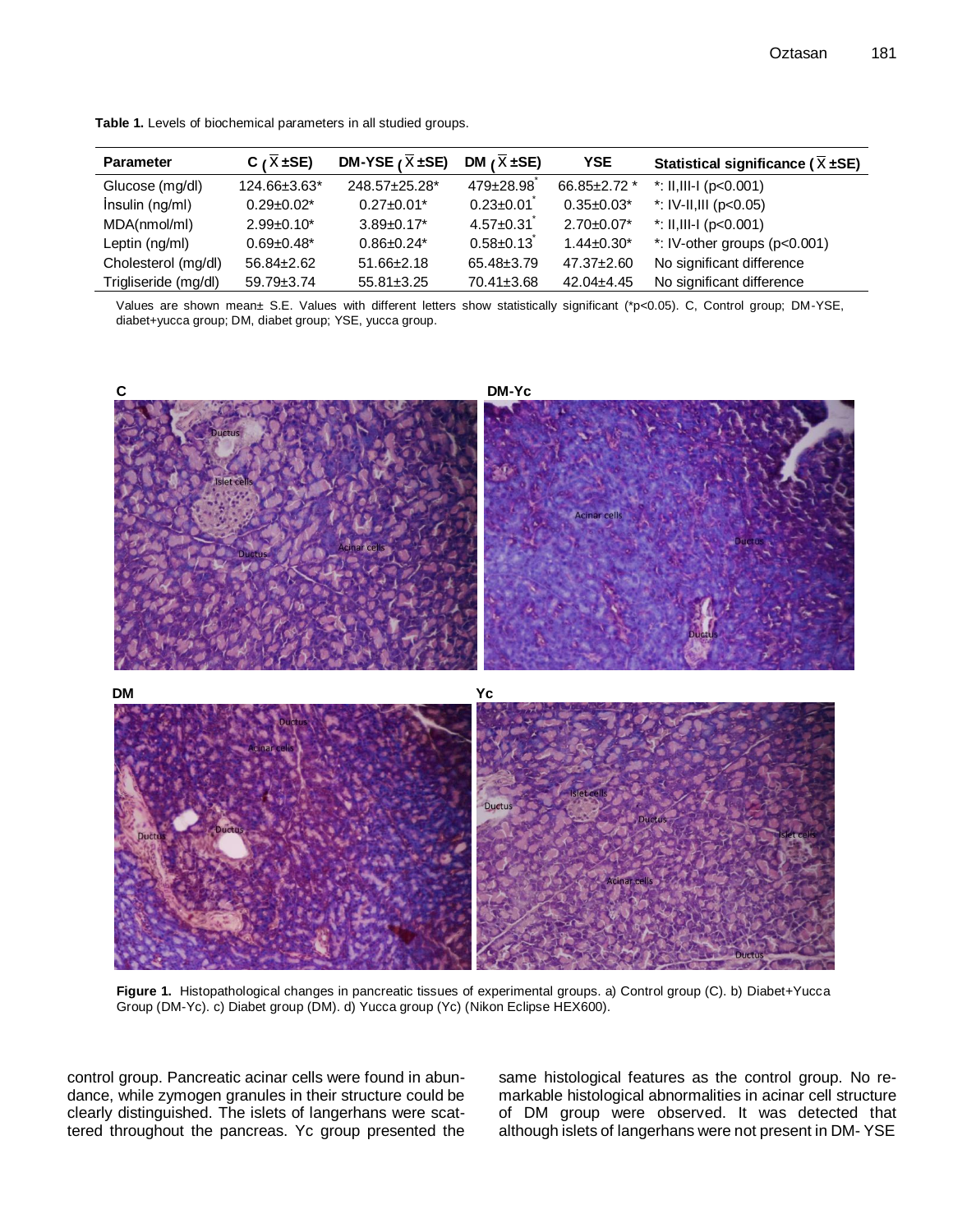group, acinar cells were of normal appearance.

## **DISCUSSION**

The characteristics of DM are, diminished glucose utilizetion in insulin dependent tissues such as liver, muscle, adipose tissues and development of hyperglycemia related with increased glyconeogenesis and hepatic glycolgenolysis (Giugliano et al., 1996). In the study, increased fasting plasma glucose levels of the diabetic groups were detected as a characteristic of diabetes. By the second week of the study period, blood glucose levels were observed to decrease in group Yc and remained lower throughout the study when compared to group DM. In parallel to previous studies, our findings reveal that saponins had a decreasing effect on blood glucose level (Lee et al., 1996; Sparg et al., 2004). We demonstrated decreased insulin levels in group DM and group DM-YSE but not in group Yc, compared to the control group (Table 1). Our findings are consistent with the literature suggesting that STZ reduces insulin levels in experimental animals by causing impairment similar to pathogen-nesis of type 1 DM (Bhor et al., 2004; Lee et al., 2000). In diabetic rats fed with Yucca, plasma insulin levels significantly increased compared to group DM. Saponins have been reported to decrease blood glucose levels in different mechanisms such as stimulating insulin release in pancreas, reducing hepatic glucose production, increasing glucose consumption of tissues (Lee et al., 2000) and impairing glucose absorption from gastrointestinal tract (Bhor et al., 2004). Duffy et al. (2001) reported that 200 ppm supplementation of yucca to the diets of rats increased insulin level markedly despite fluctuations in blood glucose level. According to the literature, saponin containing herbs which are suggested to reduce blood glucose levels through distinct mechanisms and steroidal saponin containing yucca may act by stimulating insulin release in pancreas and enhancing insulin activity (Lee et al., 2000). In our study, decrease in blood glucose levels in DM-YSE group may be due to β cells which release off destructive effects of STZ and maintain homeostatic balance resulting in re-institution of insulin release.

Histopathological examination showed normal pancreatic tissue structure in yucca supplemented groups, similar to that of control group. Islets of langerhans were scattered throughout normal apparent pancreatic acinar cells with abundant zymogen granules. Acinar cells in tissues of the diabetic group had normal structure. The data obtained from histological investigation supports that yucca has enhancing effect on insulin release. Hypertriglyceridemia, hypercholesterolemia and other characteristic features of diabetes were detected in diabetic groups. Total cholesterol and triglyceride levels in the diabetic groups were significantly higher than the other groups, as seen in Table 1. Plasma total cholesterol and triglyceride levels of DM - YSE group and yucca group

decreased significantly. Insulin activates fatty acid uptake into adipose tissue and enables them to be stored as triglyceride (Gurbilek et al., 2004). As a result of insulin deficiency (that is, type 1 DM) and insulin resistance (that is, type 2 DM) a large amount of free fatty acids exist in the circulation. The increase of the free fatty acids in the circulation and the presence of excess amount of free fatty acid in the liver, lead to a decrease in insulin sensitivity and causes a vicious circle (Cefalu, 2002). It was reported that increase of plasma cholesterol levels may be a result of metabolic changes in adipose tissue (Gurbilek et al., 2004). It has been known that saponin containing herbs or saponin extracts affect lipid metabolism (Lee et al., 2000). Southon et al. (1988), Rao and Kendall (1986) and Sidhu and Oakenfull (1986) reported that saponins reduce blood cholesterol levels in rats. It was also reported that saponins reduce cholesterol absorption and increase fecal excretion of neutral sterols such as plant sterols, coprostanol, cholesterol and bile acid (Guclu et al., 2004; Malinow et al., 1981). Hyperglycemia increases oxidative stress over free radical formation and antioxidant system becomes insufficient, ultimately (Dandona et al., 1996). Free radicals are held responsible for the pathogenesis of several diseases such as DM, atherosclerosis, cell damage, cancer, myocardial infarction, hemolytic diseases and autoimmune diseases (Dincer e al., 2003; Wever et al., 1998). Lipid peroxidation (LP) is defined as the effect of free radicals on lipids. Besides from hyperglycemia, LP is generated via lipoxygenase pathway from activated prostaglandins as a result of extensive vascular inflammation. In the present study, the higher increase in LP products of DM group compared to the control group is found to be consistent with the literature (Gurbilek et al., 2004). Only in yucca group, MDA level was below the control group (Table 1).

Insulin secretion is stimulated after oral intake, which, in turn, stimulates leptin synthesis. By the increase of leptin levels in blood, insulin and cortisol levels are diminished to normal levels which establish a new homeostatic balance (Houseknecht et al., 1998). Leptin has effects on regulating appetite and energy use (Fei et al., 1997). Thus, the interaction of cortisol, insulin and leptin may play an important role in adaptation period from fed to starved stage (Bornstein et al., 1997). The addition of 100 ppm YSE to rat's diet led to over two-fold increase in plasma leptin levels compared to control group. As seen in Table 1, yucca was found to increase plasma leptin levels markedly. In a study on supplementation of Persimmon leaf powder, Lee et al. (1996) reported that flavonoids increased leptin levels, and these effects could be related to rich fiber and phenolic compound of herbs. In our study, yucca consisted of phytochemicals such as phenolic materials, fiber, resveratrol and stilbenes (Cheeke, 1999; Francis et al., 2002; Price et al., 1987).

Our study shows that, yucca regulates metabolic disturbances (that is, impaired lipid metabolism) in diabetic rats